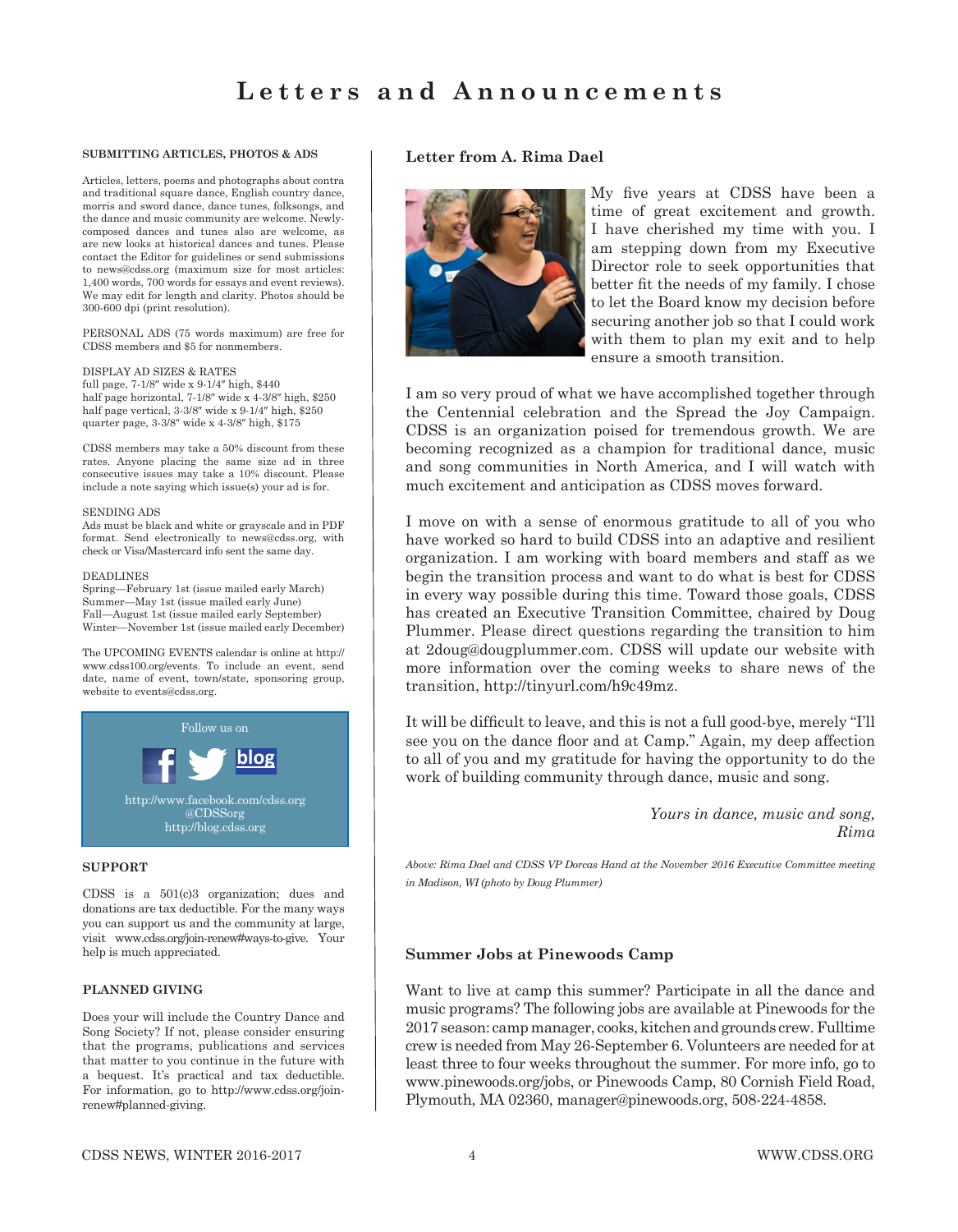## **A Learner**'**s Paradise**

A learner's paradise: that's what Pourparler is to me. We dance, we learn, we teach, we talk, we sing, and then we dance some more. Most importantly, we form and nourish professional relationships that support our work as dance leaders.

Pourparler is an annual gathering of dance leaders who specialize in school populations and community dancing. Pourparler has occurred annually since 1997 when it was started by international dance leader Sanna Longden as a chance for dance leaders to gather and talk about their work. Ever since that first small gathering in Sanna's home, Pourparler has been hosted each year by local leaders in different parts of the county. The 2016 Pourparler was held September 22-25 in Eugene, OR. In contrast to other conferences or dance weekends, Pourparler is simply a gathering of colleagues, with neither staff nor keynote speakers. Rather, all share and learn. Additionally, Pourparler is unique in that it joins dance leaders from different genres of folk dance. Contra, square, and English country dance callers, international folk dance leaders, community dance leaders, music teachers, physical education teachers, and musicians all join to lead, to learn, and to give.

So what happens at Pourparler? This year, 52 colleagues from around the US and Canada gathered in a lovely old grange hall in Eugene. Beginning with Thursday night's Welcome Dance Party, we didn't stop dancing and talking until Sunday morning's Let's Just Dance Together session, after which we dispersed with tired feet and full hearts. We shared dances, teaching tips, stories, songs and games. A sampling of session topics hints at the variety that the weekend included: Favorite Starters/Mixers/Icebreakers, Music Games and Movement Activities, Dances from Different Cultures, and Dances for Seniors and Differently-Abled Folks. Pourparler participants led two public evening dances, one international and one contra.



photo by Melissa Layton

During our three days together, we danced a wide variety of contra, square, circle, and international dances. Each session included a combination of recorded international tunes and live music played by Pourparler participants who hopped from dance floor to stage when they were summoned. Down the hall from the dancing space, our mealtimes provided opportunities to discuss additional topics in interest groups, such as Making a Living at This, Classroom Management, Using Technology to Organize Dance Materials, and Using Dance in the Music Classroom. Our goal, at all times, was to address the needs of becoming better dance teachers, leaders, and callers. What did we gain? New repertoire, examples of different teaching techniques, idea sharing, professional conversations, encouragement, brainstorming, inspiration, advice—and most of all, connection with colleagues from coast to coast. Pourparler is this, and much, much more.

Pourparler has received significant support from CDSS over the years in the form of financial contribution, scholarships, grants, and publicity. This year, I was honored to receive a grant from CDSS to cover my registration. On behalf of myself and the hundreds of participants over the years, I offer a heartfelt thanks to CDSS for its continued support of Pourparler. Thank you! For information regarding next year's Pourparler, refer to www.nfo-usa. org/pourparler.htm.

*Sue Hulsether, Viroqua, WI*

*Sue Hulsether works bringing dance to schools and communities, and is writing a book on her work (helped by Pat MacPherson, CDSS Education Director and editorial consultant).*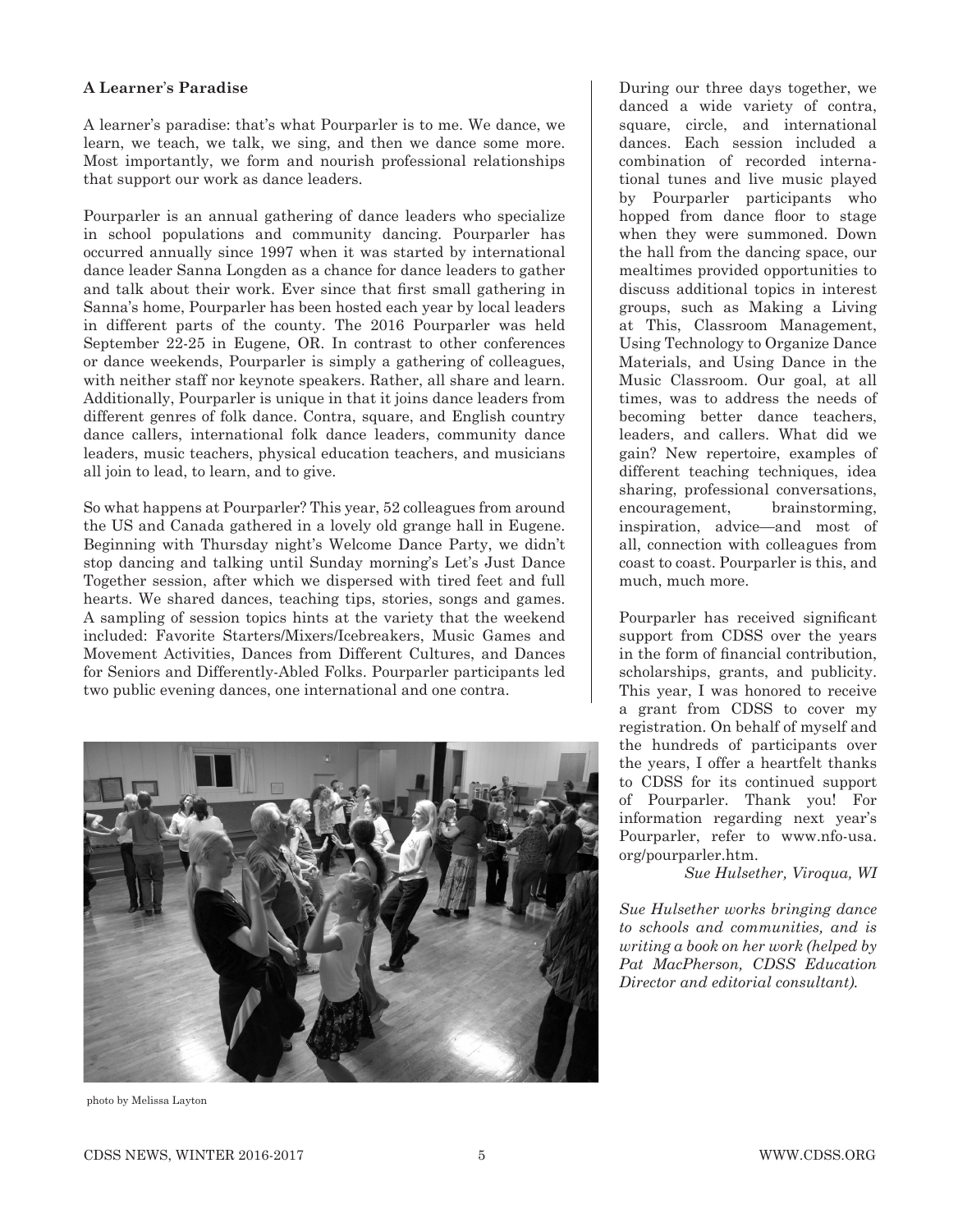# **Dance to Cable TV**

Public Access Television is a cable television service that allows members of the public to use video production equipment and facilities and to create and cablecast their own content to the local community. Long ago we used PAT equipment in Traverse City, MI to create a 30 minute DVD: "Dancing Contras: An Introduction to Contra Dancing." Over the years the Public Access Channel in Traverse City has aired that video hundreds of times. Channels in Ann Arbor and Grand Rapids also aired it.

PACs are desperate for content. A show that originates outside the municipality is often referred to as "bicycled," "dub and submit," or "satellite" programming. If you contact your local PAC and ask them―as a service to your community―to air our recently created 40 minute video "English Country Dancing―An Introduction," we will send you (for free) two copies of our DVD, one for you to give them to air and one for you to keep.

They can view the full DVD at http://www. upnorthmedia.org/watchupnorthtv.asp?sdbfid=9491, our local "UpNorth TV Channel 189" Cable Access Channel. Or just Google UpNorthMedia and search for English country dancing. Anyone can watch it online anywhere in the USA, anywhere in Europe. Unfortunately the video you see is not HD although our DVD is (1080p). The CDSS Store sells both our DVDs.

*Henry and Jacqui Morgenstein, henry@ henryandjacqui.com (text updated 12/13/16)*

# **Fall Mountain Folk Festival Successfully Turned the Pages**

For some 60 years the Fall Mountain Folk Festival has taken place at Levi Jackson State Park in London, KY, originally put on by Berea College dance program, but for the past 20 years the Folk Circle Association of Berea has organized the event. After several years of declining numbers of participants, challenging financers and a worn-out facility, the FCA board decided to make a bold move instead of closing down the event for good.

During the last weekend of September the 62nd Fall Mountain Folk Festival was held at Russel Acton Folk Center in Berea, and almost everything exceeded our modest expectations. A lot of young and very skillful dancers showed up from near and far.

*Letters-FMFF continued on p. 21*

# *(Dance Musicians, continued from p. 7)*

A good leader will welcome new people. Introduce yourself, ask a few questions to make them feel welcome, and learn a bit about their musical tastes and level. I don't like to scare away shy people, but if they seem like they would like to start a tune, this would be a good time to ask.

Encourage players to suggest tunes. As an experienced player, you will have many tunes that you want to play, but as a leader, it is a great thing to be inclusive, and to encourage other players. Some players are burning to play a tune or tunes, but many are reluctant to make a suggestion. With the shy folks I will often ask "What would you like to hear?" The subtle implication is that they won't need to start the tune or even play it. Another way for the session to feel inclusive is to end a set of tunes with something that most or all people know. Spank it!

A good leader will also learn and remember some of what each player knows and likes to play, to make sure everyone feels included.

One of the most important roles of a jam session leader is dealing with "problem children." Someone new to the group may be playing in an inappropriate style, or too loudly, or they may be rhythmically challenged, or all of those and more. If you can see that the jam will be seriously disrupted by someone, it is the role of a leader to deal with it. Try taking that person aside and gently tell them that there is an issue. Listen to their response, and consider their point of view before offering suggestions to fix it. If the folks are reasonable, they will try to make the necessary changes.

As a leader, you have a lot of experience with the music. The knowledge and insights you have can be shared with players. It may come in the setting, where you might say "On this next set of tunes, let's listen closely to the rhythm and see how tightly we can play together." You may take a few moments during a break to show a new player a particular technique that will make things easier. You may help set up workshops outside the session, led by local musicians or touring musicians.

Jam sessions can be a wonderful opportunity to share music with friends and acquaintances. For all participants, go out and play! Learn and enjoy.

*Dave Firestine plays mandolin and other string instruments with STEAM! and The Privy Tippers, and can be found at the epicenter of Carp Camp at the Walnut Valley Festival (CA).*